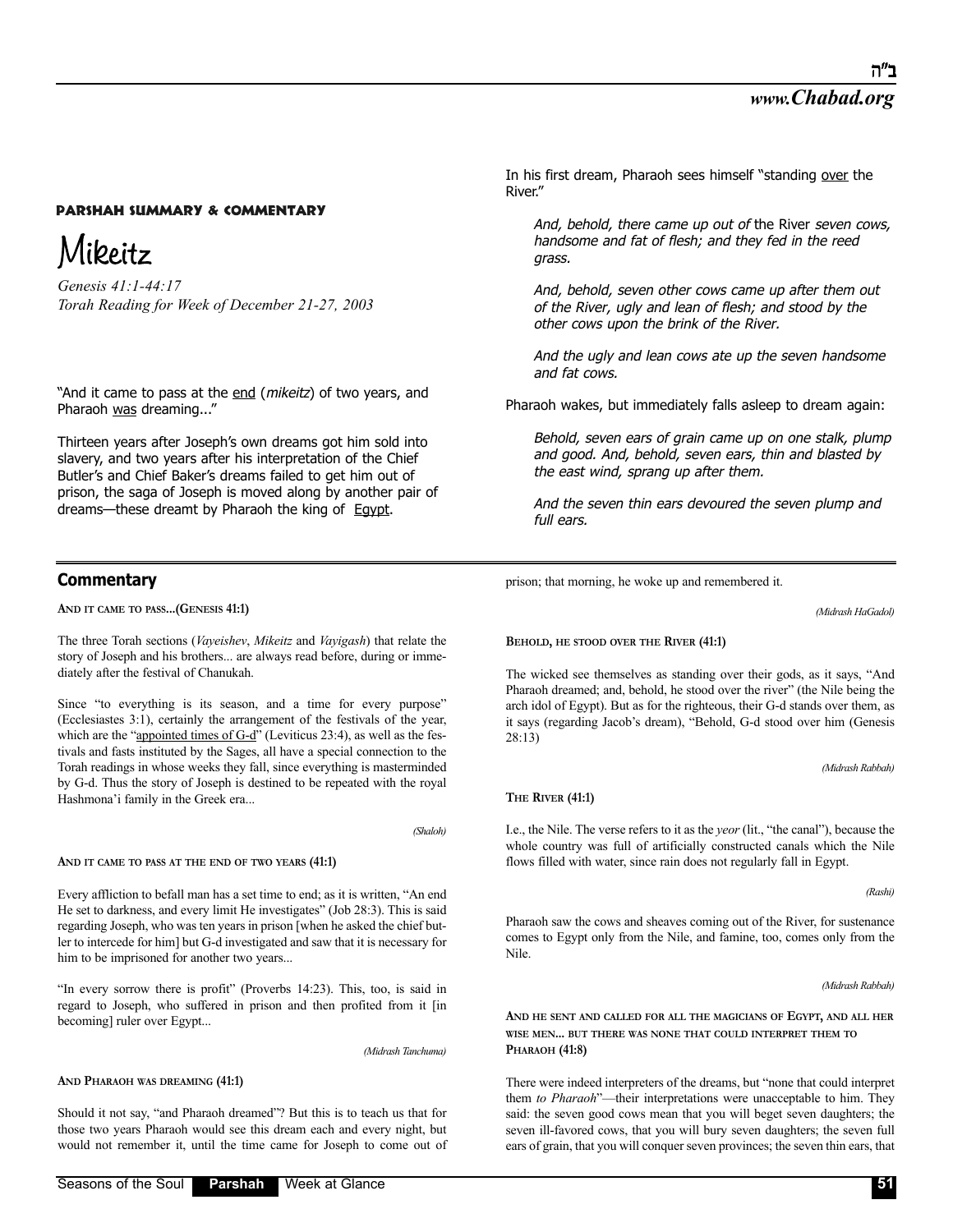# Mikeitz

*Genesis 41:1-44:17 Torah Reading for Week of December 21-27, 2003*

None of Pharaoh's soothsayers can offer a satisfactory interpretation, until the Chief Butler remembers the young Hebrew slave who so accurately interpreted his and the Chief Baker's dreams. So Joseph is summoned from the dungeon to the palace.

### **The Rise of Joseph**

"I have heard say of you," says Pharaoh, "that you can understand a dream to interpret it." "It is not me," says Joseph. "Gd shall give Pharaoh a favorable answer."

Pharaoh relates his dreams, and Joseph offers the following interpretation:

The dream of Pharaoh is one; G-d has declared to Pharaoh what He is about to do.

## **Commentary**

seven provinces will revolt against you..

*(Midrash Rabbah)*

**THEN SPOKE THE CHIEF BUTLER TO PHARAOH... "THERE WAS THERE WITH US A LAD, A HEBREW, A SLAVE... AND HE INTERPRETED TO US OUR DREAMS" (41:9-12)**

Accursed are the wicked, for they never do a kindness thoroughly. In mentioning Joseph, the Chief Butler speaks of him in disparaging language: "a lad"—unwise and unfitted for a high position; "a Hebrew," who does not even know our language; "a slave," and it is written in the bylaws of Egypt that a slave may neither become a ruler nor dress in princely robes..

*(Rashi)*

**AND IT CAME TO PASS, AS HE INTERPRETED TO US, SO IT WAS: I WAS RESTORED TO MY OFFICE, AND HE WAS HANGED (41:13)**

Said Rabbi Banaah: There were twenty-four interpreters of dreams in Jerusalem. Once I dreamt a dream and I went around to all of them and they all gave different interpretations, and all were fulfilled, thus confirming that which is said, "All dreams follow the mouth."

Said Rabbi Eleazar: Whence do we know that all dreams follow the mouth? Because it says, "And it came to pass, as he interpreted to us, so it was." Raba said: This is only if the interpretation corresponds to the content of the dream: for it says, "To each man according to his dream he did interpret."

*(Talmud, Berachot 55b)*

The seven good cows are seven years; and the seven good ears are seven years; the dream is one.

And the seven thin and ill-favored cows that came up after them are seven years; and the seven empty ears blasted with the east wind shall be seven years of famine...

Behold, there come seven years of great plenty throughout all the land of Egypt. And there shall arise after them seven years of famine; and all the plenty shall be forgotten in the land of Egypt...

As for the repetition of the dream to Pharaoh twice: it is because the thing is fast determined by G-d, and G-d will shortly bring it to pass.

Joseph proceeds to advise Pharaoh on how to prepare for the coming events. Pharaoh should "seek out a man, understanding and wise, and appoint him over the land of Egypt"; this viceroy should oversee the collection and storage of the surplus food that will be produced in the seven years of plenty, for use during the years of famine.

"Since G-d has shown you all this," says Pharaoh to Joseph, "there is none as understanding and wise as you. You shall be over my house, and according to your word shall all my people be ruled; only in the throne will I be greater than you."

A woman came to Rabbi Eliezer and said to him: "I saw in a dream that the loft of the upper story of my house was split open." "You will conceive a son," he told her. She went away and it happened so. Again she dreamed the same and came and told it to Rabbi Eliezer, who gave her the same interpretation, and it happened so. She dreamed this a third time and repaired to him but did not find him, so she told her dream to his disciples. "You will bury your husband," they told her, and this did happen. Rabbi Eliezer, hearing a cry of wailing, asked what was amiss, whereupon they related to him what had occurred. "You have killed the man," he upbraided them. "Is it not written, 'And it came to pass, as he interpreted to us, so it was'"?

Rabbi Yochanan said: All dreams are dependent on the interpretation given to them, save a dream about wine. Sometimes a dream of drinking wine bodes well, and sometimes it spells misfortune. When a scholar drinks, it is a good sign; when an ignoramus drinks, it spells misfortune.

*(Midrash Rabbah)*

**AND PHARAOH SAID TO JOSEPH: "IN MY DREAM, I AM STANDING ON THE BANK OF THE RIVER. AND, BEHOLD, THERE COME OUT OF THE RIVER SEVEN COWS..." (41:17-18)**

In contrast, Joseph saw in *his* dream (recounted in the beginning of the previous Parshah) that, "We were binding sheaves in the field..."

Both Pharaoh and Joseph behold the future in their dreams, but with a significant difference. To Pharaoh life is a river, with himself standing on the riverbank-outside of its flow, a passive bystander to what transpires. To Joseph life is a field within which he toils, laboring at "binding sheaves" gathering its diverse stalks and binding them into an integral whole..

Many are seduced by the enticements of Pharaoic life. "We remember the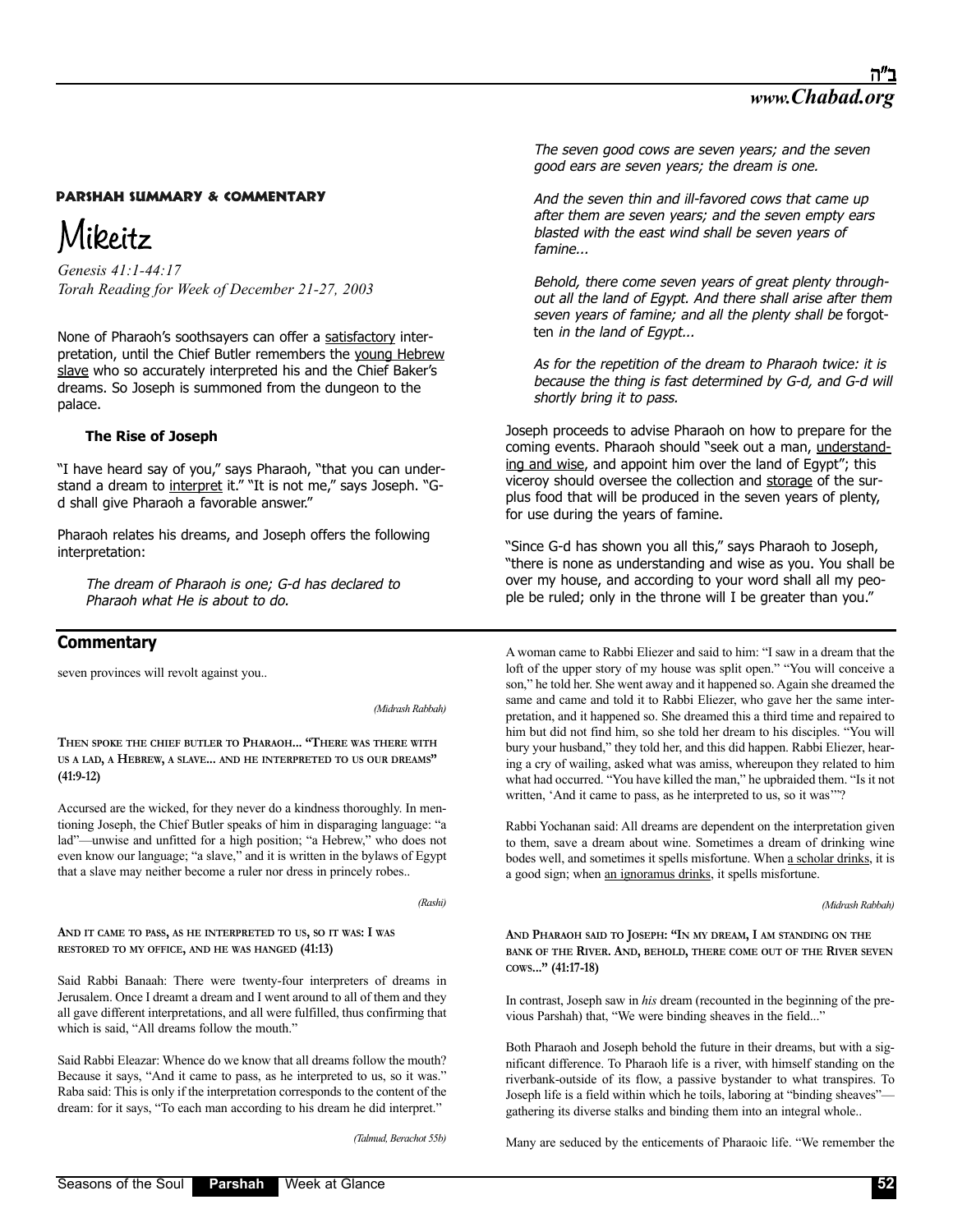# Mikeitz

*Genesis 41:1-44:17 Torah Reading for Week of December 21-27, 2003*

Pharaoh gives Joseph a new name-Tzaphnath Paaneach ("Decipherer of Secrets")-and a wife, Asenat, who bears him two sons: Menasseh ("Forgetting"), so named "because G-d has made me forget all my toil, and all my father's house"; and Ephraim ("Fruitfulness"), "because G-d has made me fruitful in the land of my affliction."

Joseph oversees the implementation of his plan, so that when the years of famine commence, "there was hunger in all the lands [of the region]; but in all the land of Egypt there was

# **Commentary**

fish that we ate in Egypt for free," the children of Israel grumbled (Numbers 11:5) when G-d had stripped them of the shackles and security of slavery. Life is a free lunch in Pharaoh's Egypt; there are no choices in your life, but neither is there the anxiety and responsibility they entail. You simply stand on the riverbank and watch the cows and years follow and consume one another.

Pharaoh's vision may be every vegetable's utopia, but there is little satisfaction and no fulfillment in his free fish. It is only in the toilsome labor in the field of life that the most important freedom of all is to be found: the freedom to achieve and create.

*(from the teachings of the Lubavitcher Rebbe)*

### **AND ALL THE PLENTY SHALL BE FORGOTTEN IN THE LAND OF EGYPT... (41:30)**

This is the interpretation of the fact that, in the dream, the lean cows (and ears) swallowed up the fat.

*(Rashi)*

### **AND PHARAOH SAID TO JOSEPH...THERE IS NONE AS UNDERSTANDING AND WISE AS YOU (41:39)**

"Understanding" (*navon*) is one who can deduce one thing from another; "wise" (*chacham*) is one who possesses wisdom. A *navon* who is not a *chacham* is like a mighty warrior who is unarmed; a *chacham* who is not a *navon* is like a weakling with armaments; a *navon* and *chacham* is a strong and armed warrior.

*(Midrash)*

**[PHARAOH] MADE HIM TO RIDE IN THE SECOND CHARIOT WHICH HE HAD...**

bread... And all countries came to Egypt to Joseph to buy grain; because the famine was so severe in all the earth."

### **The Brothers in Egypt**

The Land of Cannan, too, is afflicted by famine. Jacob, hearing that food is to be had in Egypt, sends his ten older sons there to purchase grain. "But Benjamin, Joseph's brother, Jacob sent not with his brethren; for he said, 'Lest misfortune befall him.'"

The brothers arrive in Egypt and come before Joseph; "and they bowed themselves down before him with their faces to the ground." Joseph remembers his dreams.

Joseph recognized his brothers, but they did not recognize him...

And he made himself strange to them, and spoke harshly to them; and he said to them, "Where do you come from?"

**AND JOSEPH... PASSED THROUGH ALL THE LAND OF EGYPT (41:43-45)**

What is the meaning of the verse (Genesis 49:22), said in regard to Joseph, "The daughters strode upon the ramparts"? As Joseph rode in the chariot across the land of Egypt, the daughters of Egypt were walking atop the walls and throwing golden rings to him, hoping that he would look at their beauty...

*(Pirkei d'Rabbi Eliezer)*

**AND HE GAVE HIM TO WIFE ASENAT THE DAUGHTER OF POTI-PHERA (41:45)**

Most commentaries identify Poti-Phera with Potiphar, Joseph's former master.

According to a Midrashic account cited by a number of the commentaries, Asenat was the daughter of Dinah from Shechem. Banished from Jacob's house, Asenat wandered to Egypt and was raised by Potiphar and his wife. When the daughters of Egypt threw their jewelry at Joseph (see above), Asenat threw a golden amulet which identified her as a granddaughter of Jacob, and Joseph took her as his wife.

**AND [JOSEPH] COLLECTED THE FOOD... THE PRODUCE OF EACH CITY'S SUR-ROUNDING FIELDS HE PLACED WITHIN IT (41:48)**

Each part of the land preserves its own produce; one mixes from the local dust into the grain and this keeps it from spoiling.

*(Rashi's commentary)*

Also the produce of man requires some "local dust" as a preservative, lest it rot.

The greater a person's achievements, the more susceptible they are to corruption. A fruitful yield in life—material or spiritual—may breed an arrogance that corrodes all that is good and G-dly in it. The solution is a dose of dust. One who saturates his successes with humility and self-effacement,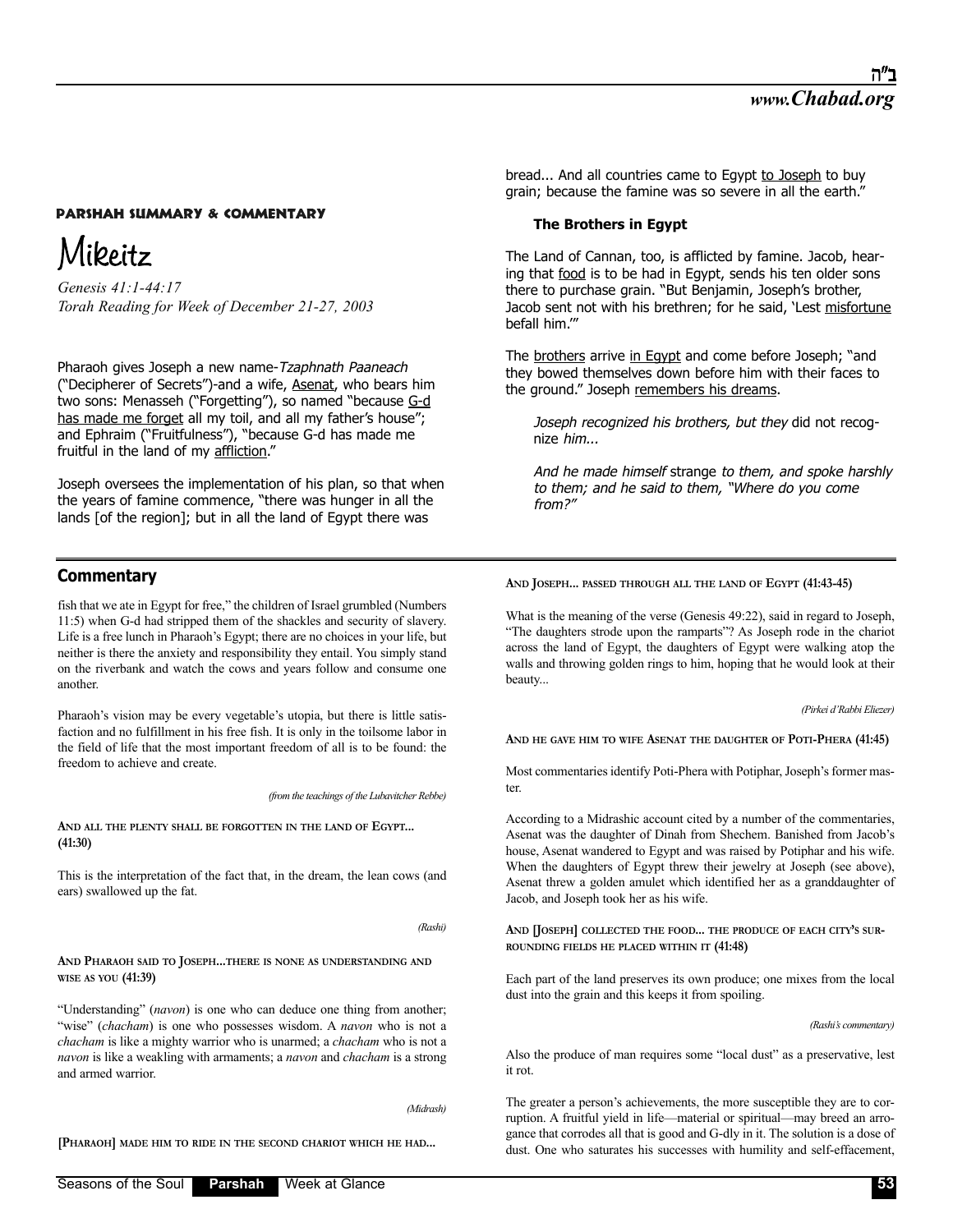# **PARSHAH SUMMARY & COMMENTARY** Mikeitz

*Genesis 41:1-44:17 Torah Reading for Week of December 21-27, 2003*

And they said: "From the land of Canaan to buy food..."

And he said to them: "You are spies; to see the nakedness of the land you have come."

And they said to him: "No, my lord, but to buy food have your servants come...Your servants are twelve brothers, the sons of one man in the land of Canaan; and, behold,

# **Commentary**

guarantees their preservation as positive and constructive forces in his own life and the lives of his fellows.

*(from the teachings of the Lubavitcher Rebbe)*

**AND TO JOSEPH WERE BORN TWO SONS... (41:50)**

In *galut* (exile), a person is deprived of his "home"—of the environment that preserves his faith, nourishes his growth and spurs his achievements. But precisely because it deprives him of the support of his natural environment, the state of *galut* compels the person to turn to the inner reaches of his soul and extract from there reserves of commitment and determination never tapped in more tranquil times.

This is one positive function of *galut.* In addition, exile broadens a person's horizons, bringing him in contact with things and circumstances he never would have encountered at home. Many of these are negative things and circumstances, contrary to the values of his homeland and tradition; but everything in G-d's world possesses a positive potential. When a person learns to resist and reject the negative aspects of these alien things, he can then redeem the "sparks of holiness" they harbor at their core by utilizing their essence toward good and G-dly ends.

Joseph in Egypt experienced these two stages in the positive exploitation of *galut*. In naming his first son Manasseh ("forgetting"), Joseph referred to his struggles in an environment intent on eradicating all memory of home and roots, and how his battle against forgetting and disconnection uncovered his deepest potentials. His second son, Ephraim, so named "because Gd has caused me to be fruitful in the land of my affliction," represents the second dividend of *galut*—the manner in which the "land of affliction" itself is exploited as a source of growth and productivity..

*(from the teachings of the Lubavitcher Rebbe)*

**AND THE PEOPLE CRIED TO PHARAOH FOR BREAD; AND PHARAOH SAID TO ALL EGYPT "GO TO JOSEPH; WHAT HE SAYS TO YOU, DO" (41:55)**

the youngest is this day with our father, and one is no more."

Joseph challenges them to prove the truth of their words. "By the life of Pharaoh," he swears, "you shall not go out of here unless your youngest brother comes here. Send one of you, and let him fetch your brother, and you shall be kept in prison, that your words may be proved..."

He throws them all into prison, but three days later he releases all except for Shimon, to be detained until they bring Benjamin to Egypt.

### **Remorse**

"But we are guilty," say Joseph's brothers to each other, when faced with this new, unexpected trouble, "concerning our brother, in that we saw the anguish of his soul, when he pleaded to us, and we would not hear; therefore this distress has come upon us."

When the famine in Egypt became severe, the Egyptians went to Joseph, crying, "Give us bread." "Woe to me that I must feed the uncircumcised," he exclaimed; "Go and circumcise yourselves," he said to them.

So they went to Pharaoh and cried out before him. "Go to Joseph," he bade them. "We have gone to him," they answered, "and he commands us to circumcise ourselves. Did we not tell you originally that he is a Hebrew and it is not fitting for a Hebrew to wield authority over us?"

"Fools," said Pharaoh, "did not a herald continually proclaim before him during the seven years of plenty, 'A famine is coming, a famine is coming!' Why then did you not keep in reserve the produce of a year or two?"

Bursting into tears they replied, "Even the grain which we have left at home has rotted." "Has no flour been left from yesterday and the day before?" he asked. "Even the bread in our baskets has gone moldy," they told him.

"Fools," he answered. "If the grain rots at his decree, what if he decrees against us and we die! Go rather to him, and even if he tells you to cut off something of your flesh, obey him and do all that he bids you."

*(Midrash Rabbah; Rashi)*

**JACOB SAW THAT THERE WAS GRAIN IN EGYPT. AND JACOB SAID TO HIS SONS: "WHY SHOULD YOU DISPLAY YOURSELVES?" (42:1)**

I.e., why should you give the impression to the children of Ishmael and the children of Esau that you are sated? For at that time they still had food.

*(Rashi)*

Our Rabbis have taught: If one journeys from a place where they're not fasting to a place where they are fasting, he should fast with them... If he forgot and ate and drank, he should not make it public, nor may he indulge in delicacies, as it is written: "And Jacob said to his sons: 'Why should you display yourselves?""

*(Talmud, Taanit 10b)*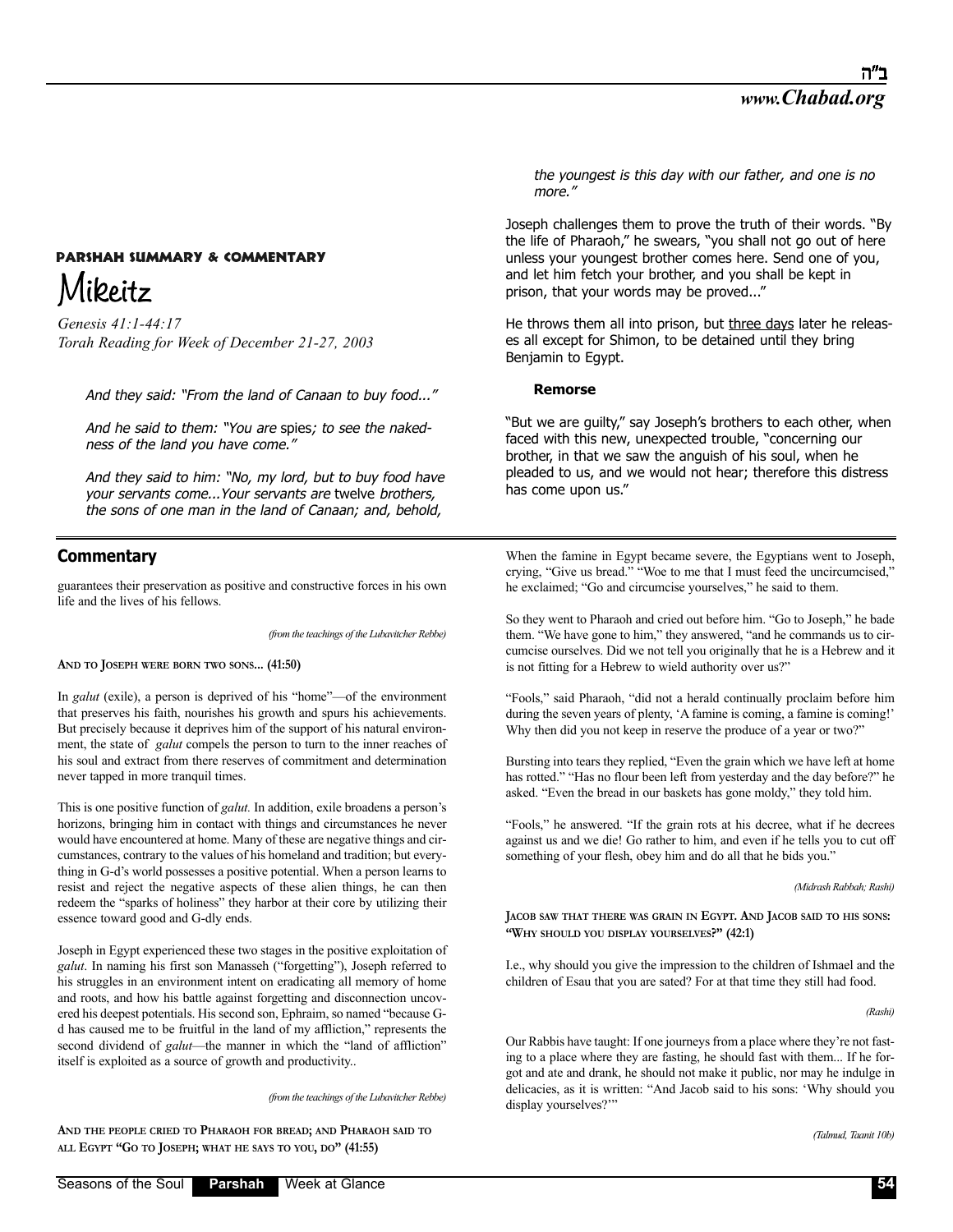# **PARSHAH SUMMARY & COMMENTARY** Mikeitz

*Genesis 41:1-44:17 Torah Reading for Week of December 21-27, 2003*

To which Reuben responds: "Did I not speak to you, saying, 'Do not sin against the child,' and you would not hear? Therefore, behold, his blood is being claimed."

And they knew not that Joseph understood them; for he spoke to them by an interpreter. And [Joseph] turned himself about from them, and wept.

# **Commentary**

**AND JOSEPH'S TEN BROTHERS WENT DOWN TO BUY GRAIN IN EGYPT (42:3)**

Why are they called "Joseph's brothers" and not "Jacob's sons"? In the beginning they did not treat him with brotherly love but sold him; subsequently, however, they regretted it. Every day they would say, "Let us go and inquire about him and restore him to his father." And when Jacob bade them go down to Egypt, they all resolved to show him brotherly love [and seek to find him].

*(Midrash Rabbah)*

**BUT BENJAMIN, JOSEPH'S BROTHER, JACOB SENT NOT WITH HIS BRETHREN; FOR HE SAID, "LEST MISFORTUNE BEFALL HIM" (42:4)**

Jacob feared that Rachel's children were destined to perish on the road. He said to himself: their mother died on the road; Joseph I sent on the way, and he never returned; perhaps Benjamin would meet the same fate?

*(Midrash HaChefetz)*

**AND THE SONS OF ISRAEL CAME TO BUY GRAIN, AMONG THOSE THAT CAME... (42:5)**

Joseph knew that his brothers were coming to Egypt. What did he do? He placed guards at the ten gates of the city and ordered them to record the names of all who entered. In the evening they brought him their lists. One read, "Reuben the son of Jacob"; another, "Shimon the son of Jacob," and so on. He ordered that all the storehouses be shut down except for one, and he gave their names to the official in charge of that storehouse, instructing him: "When these men written down here come, bring them to me."

Several days passed but they did not come. He sent his men to search for them and they found them in the street of harlots. What were they doing there? They thought: "Maybe because Joseph was of handsome appearance he was set in a [harlot's] tent." They were arrested and brought to Joseph.

On the way back to Canaan, one of the brothers discovers that the money he paid for the grain he bought has been placed back in his sack; this greatly alarms the brothers, who worry what new libel is in store for them. (When they reach home, they all find that their money has likewise been returned)

At first Jacob refuses to let Benjamin go to Egypt. "You have bereaved me of my children," he cries. "Joseph is gone, and Shimon is gone, and you will take Benjamin away..." But when the food they purchased in Egypt runs out, Judah makes the following appeal to his father:

"Send the lad with me, and we will arise and go; that we may live, and not die, both we, and you, and also our little ones.

"I will be his guarantor, of my hand shall you claim him; if I bring him not to you and set him before you, then I shall be guilty towards you for all eternity."

Joseph took his cup, struck it, and exclaimed: "You are spies."

"We are upright men," they replied.

"So why did you not all enter through one gate?"

"Our father bade us do so."

"And what business had you in the street of harlots?"

"We have lost something and were searching for it."

"I see in my cup that two of you destroyed a great city and that you sold your brother to Arabs," he told them.

They were immediately seized with trembling and exclaimed: "We are twelve."

"Where then are the other two?"

"One is dead and the other is with our father."

"Then go and bring him to me."

He took Shimon and bound him before their eyes, because it was he who had pushed him into the pit, and separated him from Levi, lest they devise a plot against him.

Said Shimon to his brothers: "So you did to Joseph, and so you wish to do to me."

"What can we do?" they replied. "Are the members of our household to die of famine?"

"Do as you wish," he told them. "Now I will see who will put me into prison."

Joseph then sent to Pharaoh with the request, "Send me seventy of your mighty men, for I have found robbers and desire to put them in chains." When he sent them, Joseph's brethren looked to see what he would do. "Throw this man into prison," Joseph ordered them. But as they approached him, Shimon cried out aloud at them; on hearing his voice they fell on their faces and their teeth were broken...

Now Manasseh was sitting before his father, and his father said to him: "You rise." Immediately Manasseh arose, gave him one blow, threw him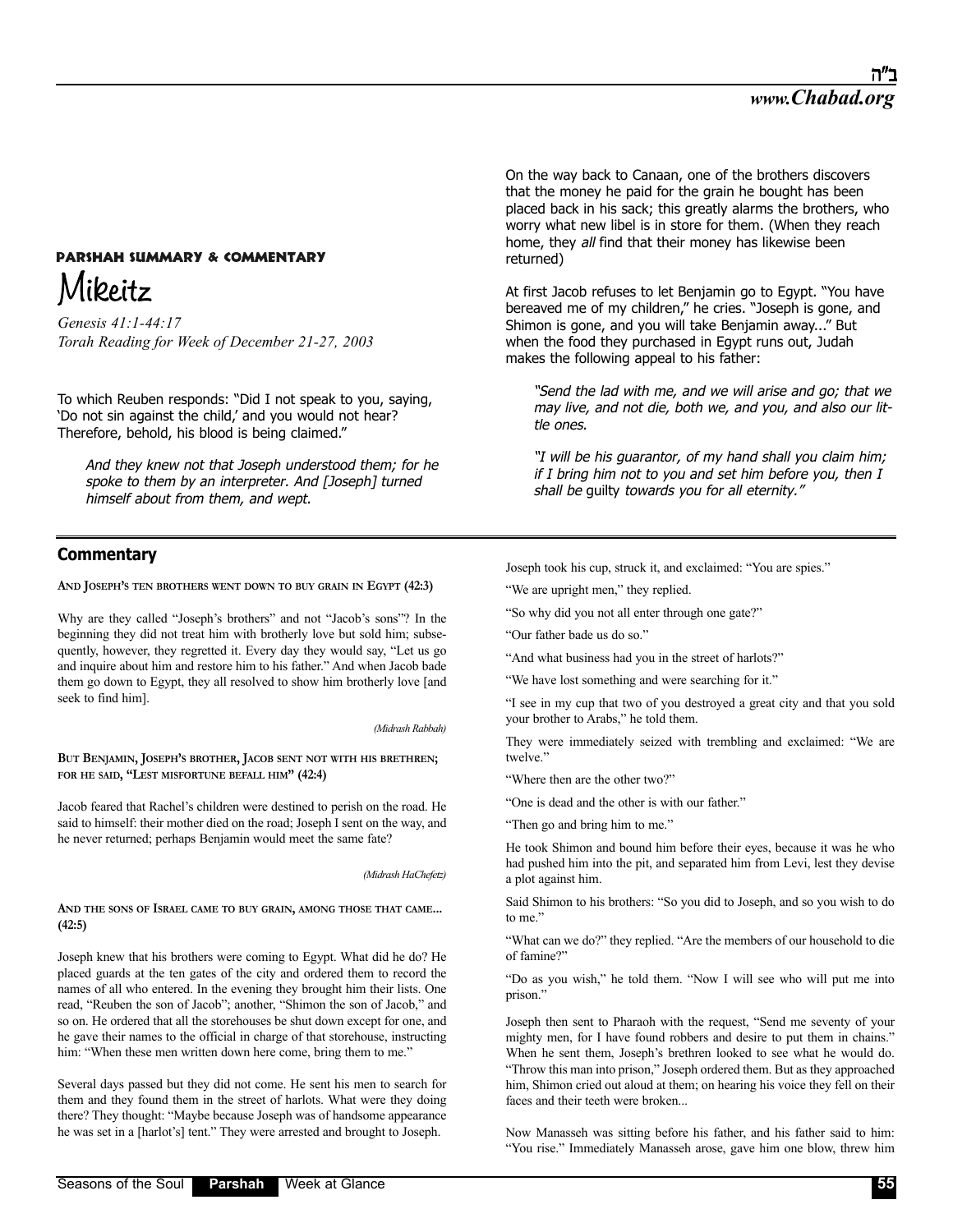# **PARSHAH SUMMARY & COMMENTARY** Mikeitz

*Genesis 41:1-44:17 Torah Reading for Week of December 21-27, 2003*

Jacob reluctantly gives his assent, and advises them to take along a gift for this mysterious stranger who is causing them so much trouble. The brothers journey to Egypt with Benjamin.

### **In Joseph's House**

In contrast to their prior experience, a most genial reception awaits them in Egypt. Joseph has left instructions that they be honored with an invitation to his home for the noonday meal; Shimon is restored to them; and they are told by the manager of Joseph's household not to worry about the money they found in their sacks-"Your money has come to me," he reassures them.

### **Commentary**

into prison, and put him in fetters. Said Shimon: "This is a blow from our family."

*(Midrash Rabbah; Tanchuma)*

**AND JOSEPH'S BROTHERS CAME, AND BOWED THEMSELVES DOWN BEFORE HIM... AND JOSEPH REMEMBERED THE DREAMS WHICH HE HAD DREAMED ABOUT THEM, AND HE SAID TO THEM, "YOU ARE SPIES..." (42:6-9)**

Many of the commentaries raise the question: Why did not Joseph notify his father, in all these years, that he was alive? Perhaps there was no way he could have done this in the thirteen years that he was a slave and a prisoner, but certainly it was within his power, as viceroy of Egypt (a position he assumed nine years before his reunion with his father), to send a message to Canaan?

Several commentaries cite the Midrash Tanchuma, which describes an "oath and curse" (*cherem*) which the nine brothers who sold Joseph pronounced to forbid anyone to reveal their deed to their father. Needing a tenth participant to effect the *cherem* (Reuben was not present at the selling of Joseph), they made G-d a partner to their oath. And G-d collaborated with them, for the sale of Joseph was integral to His "awesome plot" to bring the Children of Israel to Egypt. (Rashi explains that this was why Isaac, who, being a prophet, knew what happened, did not reveal the truth to Jacob, reasoning, "How can I reveal it, if G-d does not wish to reveal it to him?"). Since disbanding a *cherem* requires the parties who imposed it, Joseph had to first reveal himself to his brothers and be reconciled with them.

The "Sages of the Tosafot" commentary also gives the following explanation: Joseph was afraid that if he informed his father of what happened to him, his brothers would disperse and scatter to the north and to the south out of shame before their father and fear of Joseph's vengeance; that would have spelled the end of the Jewish nation. So Joseph first had to reconcile When Joseph arrives at the house,

he asked them of their welfare, and said: "Is your father well, the old man of whom you spoke? Is he still alive?" And they answered: "Your servant our father is well, he is still alive."

He lifted up his eyes, and saw his brother Benjamin, his mother's son. And he said: "Is this your younger brother, of whom you spoke to me? ..."

And Joseph made haste, for his affection was kindled towards his brother; and he sought where to weep. And he entered into his chamber, and wept there.

And he washed his face, and went out, and restrained himself, and said: "Set on bread."

And they set on for him by himself, and for them by themselves, and for the Egyptians who did eat with them, by themselves; because the Egyptians cannot eat bread with the Hebrews, for that is an abomination to the Egyptians.

Joseph astounds them by seating them around the table in the order of their birth and exhibiting additional knowledge about

himself with them, and convince them and his father that it was all ordained from Above.

Nachmanides writes:

Joseph had had two dreams — one in which his eleven brothers' sheaves bowed to his, and a second dream in which the sun, moon and eleven stars bowed to him. He knew that they were both ordained to be fulfilled exactly as foretold, and in the order in which the dreams appeared to him..

This explains why Joseph acted as he did. For one might wonder: since Joseph was already established in Egypt for many years, and was a high official and a minister there, why did he not send a single letter to his father to notify him and comfort him? Hebron is just a six-days' journey from Egypt! Certainly his father would have ransomed him for any sum of money. But the dreams dictated that they would bow to him—something which Joseph understood would take place in Egypt, the place where he was gaining sovereignty and power. The dreams also dictated that, at first, only his brothers will bow to him, and that only on a second occasion will his entire family, including his father and (adoptive mother) Bilhah, do so. Had Joseph notified his father, Jacob would certainly have immediately come to him—contrary to how things were ordained in his dreams.s.

So Joseph waited for his brothers to come to Egypt to purchase food. But when they came and bowed to him there were only ten of them, so he knew that the first dream had not yet been fulfilled. He therefore had to devise a ploy that would compel them to bring Benjamin—without revealing his identity. Only after Benjamin had come and bowed together with his other brothers could Joseph notify his father and cause the second dream to be fulfilled as well..

Also the other ploy he devised—by planting the goblet in Benjamin's sack—was not to cause them suffering, but to be certain that his brothers did not harbor any jealousy toward Benjamin because of their father's preference of him, as they had towards himself. He therefore had to test their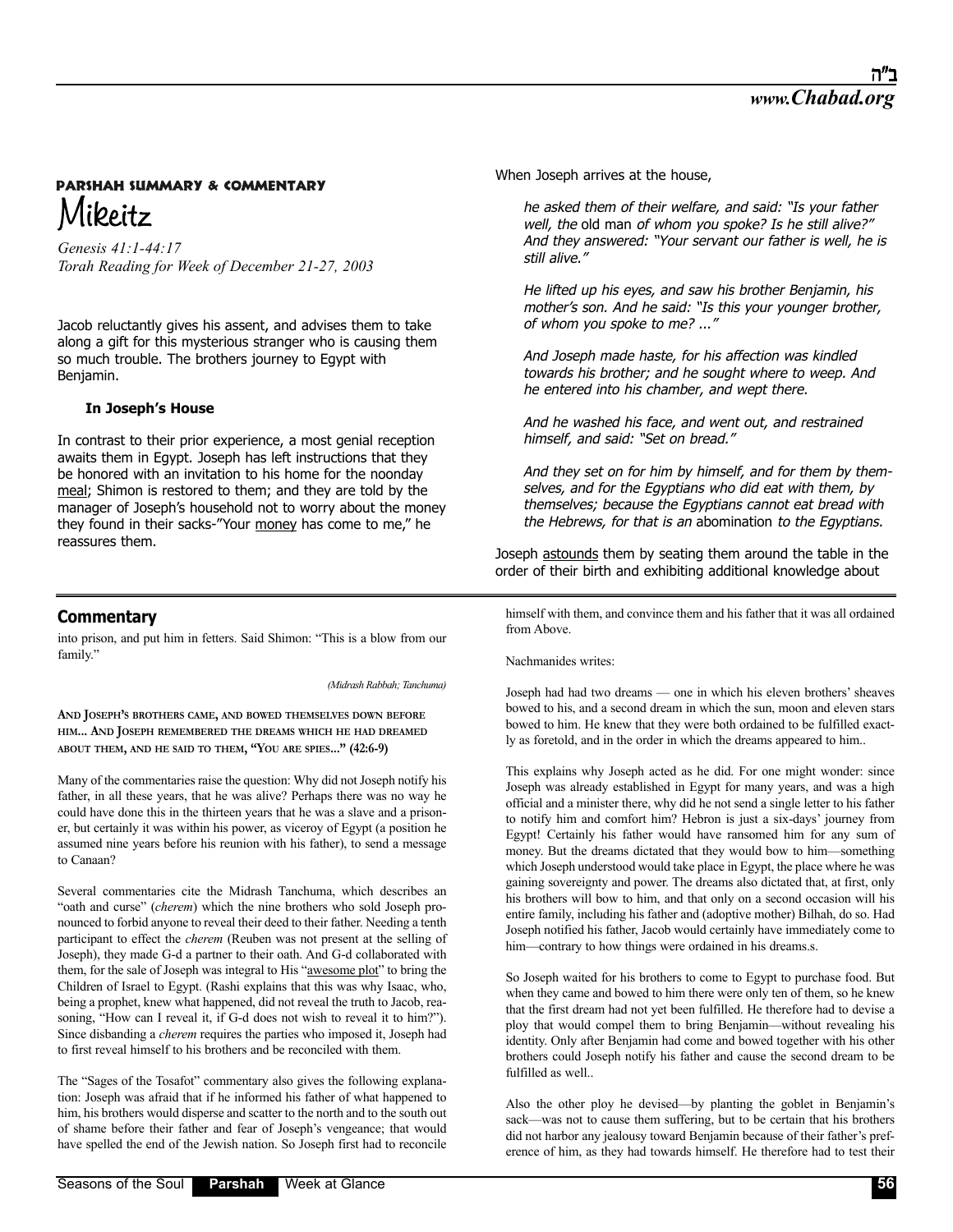# Mikeitz

*Genesis 41:1-44:17 Torah Reading for Week of December 21-27, 2003*

them (which he claims to divine by means of his magic goblet).

They eat and drink together, and Joseph bestows many gifts on them. In the morning they set out to return to Canaan, but not before Joseph's steward, acting on his master's instructions, plants the "magic" silver goblet in Benjamin's sack.

Soon Joseph's steward is chasing after them. "Why have you rewarded evil for good?" he accuses them. "Why, this is [the goblet] from which my lord drinks, and whereby indeed he divines. You have done evil in so doing."

And they said to him: "Why does my lord say these words? Far be it from your servants to do a thing like that. Behold, the money, which we found in our sacks' mouths, we brought again to you out of the land of

# **Commentary**

love and devotion towards Benjamin before he could allow him to go with them.

**AND JOSEPH'S BROTHERS CAME, AND BOWED THEMSELVES DOWN BEFORE HIM... AND [JOSEPH] MADE HIMSELF STRANGE TO THEM... (42:6-7)**

This was the moment, foretold by Joseph's dreams, which his brothers had resisted and fought against so bitterly. Had they been aware that the person whom they were bowing to was Joseph, they would have experienced a profound sense of defeat. This is why Joseph did not immediately reveal himself—he could not bring himself to subject them to such humiliation..

*(Rabbi Levi Yitzchak of Berditchev)*

**JOSEPH RECOGNIZED HIS BROTHERS, BUT THEY DID NOT RECOGNIZE HIM (42:8)**

Because when he left them they were already bearded, whilst he had not yet grown a bread.

*(Rashi)*

**BUT THEY DID NOT RECOGNIZE HIM (42:8)**

The brothers could not comprehend Joseph's manner of serving G-d. Like their fathers before them, Abraham, Isaac and Jacob, Joseph's brothers were shepherds—a vocation which takes a person far from the tumult and vanities of society to a life of seclusion and communion with nature. As such, they could turn their backs on the mundane affairs of man, contemplate the majesty of the Creator, and serve Him with a clear mind and tranquil heart..

"With whomever of your servants it be found," they boldly proclaim, "he shall die; and we also will be my lord's slaves."

Then they speedily took down every man his sack to the ground, and opened every man his sack.

And he searched, and began at the eldest, and ended at the youngest; and the cup was found in Benjamin's sack.

They rent their clothes, and loaded every man his ass, and returned to the city.

When Joseph confronts them with their deed, Judah says:

"What shall we say to my lord? What shall we speak, or how shall we clear ourselves? G-d has found out the iniquity of your servants. Behold, we are my lord's slaves, both we, and he also with whom the cup is found."

To which Joseph responds:

"Far be it from me that I should do such a thing. The man in whose hand the cup is found, he shall be my slave; and as for you, go up in peace to your father.'

And with this test of the brothers' loyalty the section of Mikeitz concludes.

They could not understand how Joseph can be a man of the world, a "fortuitous achiever" in commerce and politics, and at the same time remain completely bound to G-d in his every moment and every endeavor.

*(Rabbi Schneur Zalman of Liadi)*

**AND HE SAID TO THEM: "YOU ARE SPIES" (42:9)**

There is a Midrash that says that the brothers plotted to kill Joseph in order to prevent the birth of Jeroboam ben Nebat—one of the most sinful and destructive personalities in Jewish history (cf. I Kings ch. 10 ff.)—who was a descendent of Joseph.

So when Joseph accused them of being spies—an accusation they were innocent of, but which portended the sin of the "Spies" of which their descendents would be guilty in the time of Moses—they realized their error.....

(This also explains why Jacob would not accept Reuben as a guarantor for Benjamin's safety, only the guarantorship of Judah. If the brothers were being made to pay for the sin of the Spies, the only one who could save them was Judah, since Caleb, the spy from the tribe of Judah, did not join in the Spies' conspiracy.)

*(Meloh HaOmer)*

**WE ARE ALL THE SONS OF ONE MAN (42:11)**

A spark of prophecy was enkindled in them and they said to him, unwittingly: You and we are the sons of the same man.

*(Midrash Rabbah)*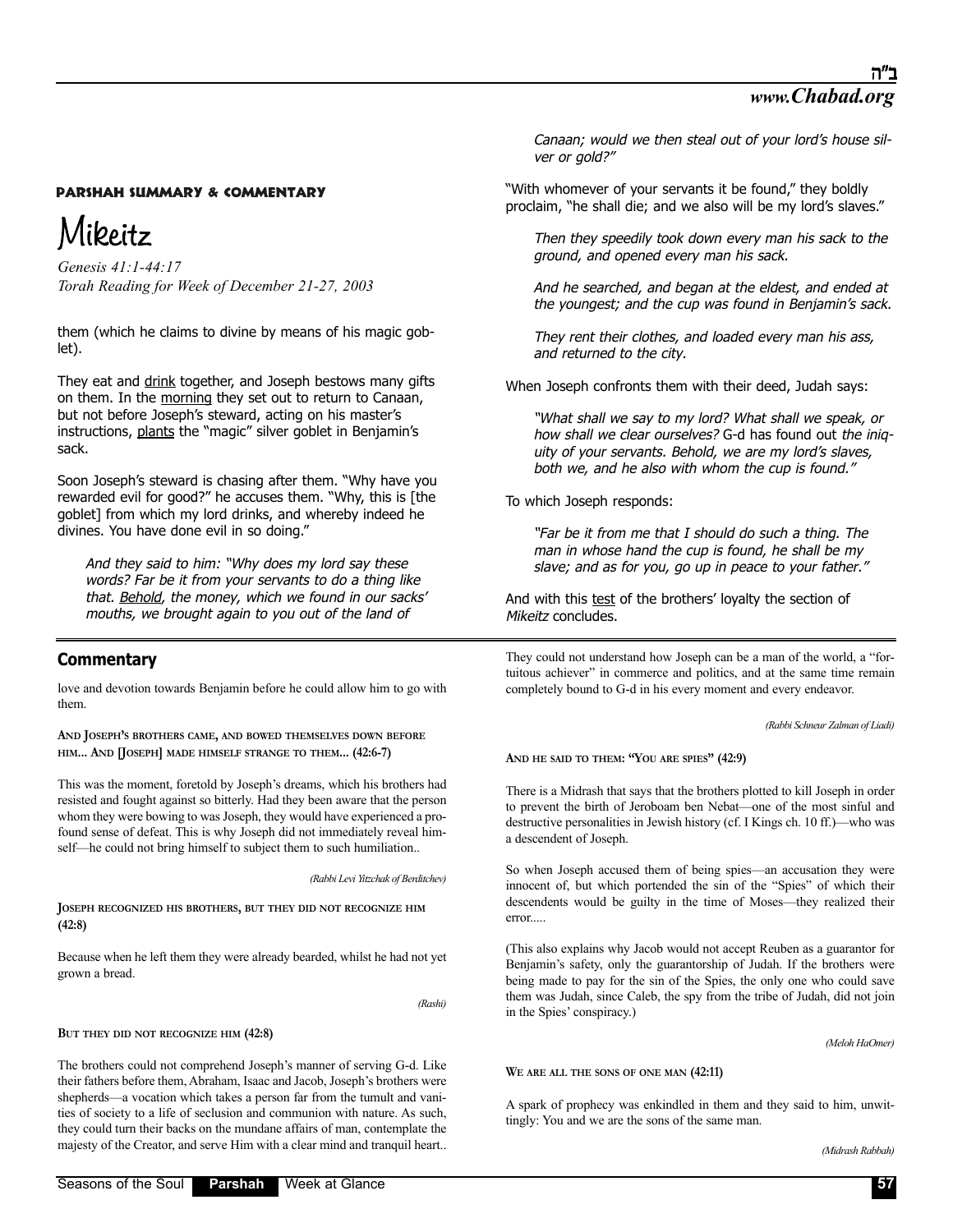# Mikeitz

*Genesis 41:1-44:17 Torah Reading for Week of December 21-27, 2003*

# **Commentary**

**AND HE PUT THEM ALL TOGETHER INTO CUSTODY FOR THREE DAYS (42:17)**

Corresponding to the three days in which they had plotted and executed the destruction of Shechem.

They had convinced the inhabitants of Shechem to circumcise themselves in order to kill them; Joseph had done the very opposite: he compelled the Egyptians to circumcise themselves and then proceeded to sustain them and save their lives.

*(Zohar)*

**AND [JOSEPH] TOOK SHIMON FROM THEM, AND BOUND HIM BEFORE THEIR EYES (42:24)**

Only before their eyes did he bind him; but as soon as they left, he brought him out, gave him to eat and drink, and bathed and anointed him.

*(Midrash Rabbah)*

**AND JUDAH SAID TO ISRAEL HIS FATHER: "... I SHALL BE GUILTY TOWARDS YOU FOR ALL ETERNITY" (43:8-9)**

A decree of ostracism (*nidduy*), even if self-imposed, and even if made on a condition that is not fulfilled, requires absolution. From where is this derived? From Judah. For it is written, "And Judah said to Israel his father: '... If I bring him not to you, and set him before you, then I shall be guilty towards you for all eternity.'" Because of these words, all through the forty years that Israel remained in the wilderness Judah's bones were jolted about in their coffin, until Moses stood up and supplicated for mercy on his behalf (despite the fact that Judah did bring back Benjamin alive and well).

#### *(Talmud, Makot 11b)*

**[AND JOSEPH] SAID TO THE OVERSEER OF HIS HOUSE: "BRING THESE MEN HOME, AND SLAUGHTER A BEAST, AND MAKE IT READY; FOR THE MEN SHALL DINE WITH ME AT NOON" (43:16)**

"Slaughter a beast"-uncover for them the neck (to show them that it has been properly slaughtered); "and make it ready"-remove the sciatic nerve in their presence.

*(Talmud, Chulin 91a)*

**"YOUR MONEY HAS COME TO ME" (43:23)**

This seems to be other than the truth, since Joseph had, in fact, returned the money to them?

The Midrash says that the reason why the famine was ordained, causing all the wealth of the world to flow to Egypt, was to bring about the fulfillment of the Divine promise to Abraham (Genesis 15:14), "And afterwards they (the children of Israel) will go out (from Egypt) with great wealth."

Hence Joseph ordered the money returned to them: why take money from them, if the money is being collected for them?

This is the true meaning of the statement, "Your money has come to me" the money coming to me from all over the world is, in truth, your money.

*(Rabbi Menachem of Amshinov)*

**"IS YOUR FATHER WELL, THE OLD MAN OF WHOM YOU SPOKE? IS HE STILL ALIVE?" (43:27-28)**

Rabbi Chiyya the Elder (who had moved from Babylonia to the Holy Land) met a Babylonian and asked him, "How is my father"? Replied he, "Your mother has inquired about you." (Thus he gently intimated that Rabbi Chiyya's father was dead.)

By the same token, when Joseph asked, "Is your father well?" he was inquiring after Jacob; "The old man of whom you spoke?" was a reference to Isaac. To which they replied: "Your servant our father is well, he is still alive." (Isaac had died ten years earlier, a year before Joseph was released from prison).

*(Midrash Rabbah)*

**AND HE ENTERED INTO HIS CHAMBER, AND WEPT THERE (43:30)**

He wept also after Isaac, whom he did not pay his final kindness.

*(Midrash HaChafetz)*

**THE EGYPTIANS CANNOT EAT BREAD WITH THE HEBREWS, FOR THAT IS AN ABOMINATION TO THE EGYPTIANS (43:32)**

Because the Hebrews eat the animal (the sheep) which is worshipped by the Egyptians.

*(Onkelus)*

**AND THEY SAT BEFORE HIM, THE FIRSTBORN ACCORDING TO HIS BIRTHRIGHT, AND THE YOUNGEST ACCORDING TO HIS YOUTH; AND THE MEN MARVELED ONE AT ANOTHER (43:33)**

When they came to recline [at the meal] he took the cup, struck it, and declared: "Reuben, Shimon, Levi, Judah, Issachar, and Zebulun are the sons of one mother. Where are they? Bring them and let them sit together. Dan and Naftali are the sons of one mother; bring them and let them sit together. Gad and Asher are the sons of one mother; bring them and let them sit together." Thus Benjamin was left. Said he: "He is motherless and I am motherless, so he and I will sit together."

*(Midrash Rabbah; Rashi)*

**AND BENJAMIN'S PORTION WAS FIVE TIMES AS MUCH AS ANY OF THEIRS. AND THEY DRANK AND BECAME INTOXICATED WITH HIM (43:34)**

From the day that Joseph departed from his brothers he did not taste wine, and they too did not taste wine, until this occasion.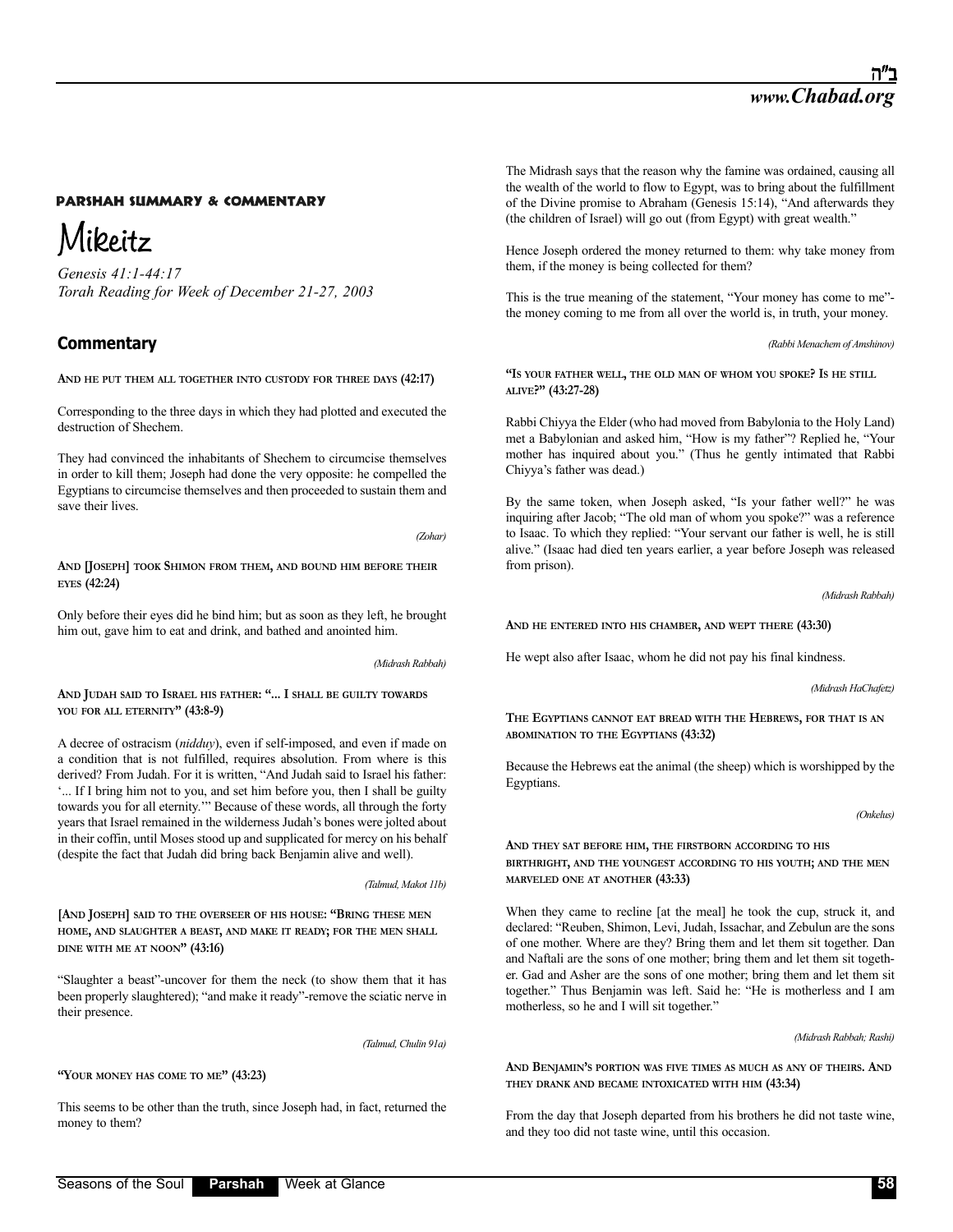Mikeitz

*Genesis 41:1-44:17 Torah Reading for Week of December 21-27, 2003*

*(Talmud, Shabbat 139a)*

Why did the brothers, who had no way of knowing that they were united with their lost brother, drink?

But when they saw that they had no feelings of envy toward Benjamin, who had received preferential treatment from Joseph, they understood that they had overcome the root cause of Joseph's sale and had fully repented their sin.

*(Kav Chen)*

**AND HE COMMANDED THE STEWARD OF HIS HOUSE, SAYING: "... PUT MY CUP, THE SILVER CUP, IN THE MOUTH OF THE SACK OF THE YOUNGEST" (44:1-2)**

Joseph wished to test his brother's love for Benjamin his brother, to see if they would be ready to sacrifice themselves for his sake.

*(Midrash)*

**AS SOON AS THE MORNING WAS LIGHT, THE MEN WERE SENT AWAY... (44:3)**

A person should always leave the city by *ki tov* ("because it is good"-a reference to the light of day) and enter it by *ki tov,* as it is written: "As soon as the morning was light, the men were sent away."

*(Talmud, Taanit 10b)*

There was once a certain innkeeper in the South who used to arise in the night, put on his clothes and say to his guests, "Arise and go out, for a caravan is passing." They would go out, whereupon a robber band would fall upon and kill them, and then enter the inn and share the spoil with him.

On one occasion Rabbi Meir came there and was received as a guest. [The host] arose, dressed, and said to him, "Arise and go out, as a caravan is passing." "I have a brother for whom I must remain here and wait," he answered. "Where is he?" he asked. "In the Synagogue." "Tell me his name, and I will go and call him," he urged. "His name is Ki Tov," he replied. The innkeeper went and spent the whole of the night calling out "Ki Tov!" at the door of the Synagogue, but none responded. In the morning Rabbi Meir arose, put his baggage on his ass and was about to go, when the innkeeper asked him, "Where is your brother? "Behold, here it is," he told him, "for it is written (Genesis 1:4), 'And God saw the light *ki tov* ("that it was good").'"

*(Midrash Rabbah)*

**"BEHOLD, THE MONEY, WHICH WE FOUND IN OUR SACKS' MOUTHS, WE BROUGHT AGAIN TO YOU OUT OF THE LAND OF CANAAN; WOULD WE THEN STEAL OUT OF YOUR LORD'S HOUSE SILVER OR GOLD?" (44:8)**

This is one of the ten instances of *kal vachomer* (a priori) arguments to be found in the Torah.

*(Rashi)*

**AND THE CUP WAS FOUND IN BENJAMIN'S SACK (44:12)**

When it was thus found they exclaimed to him: "What! You are the thief and the son of a thief! (i.e., Rachel, who stole Laban's idols)" To which he retorted: "Have we a he-goat here? Have we here brothers who sold their brother!"

**AND JUDAH SAID: "...WHAT SHALL WE SPEAK, OR HOW SHALL WE CLEAR OUR-SELVES? G-D HAS FOUND OUT THE INEQUITY OF YOUR SERVANTS" (44:16)**

We know that we have not sinned in this matter, but this has been brought about by G-d; our Creditor has found from where to exact His debt.

*(Rashi)*